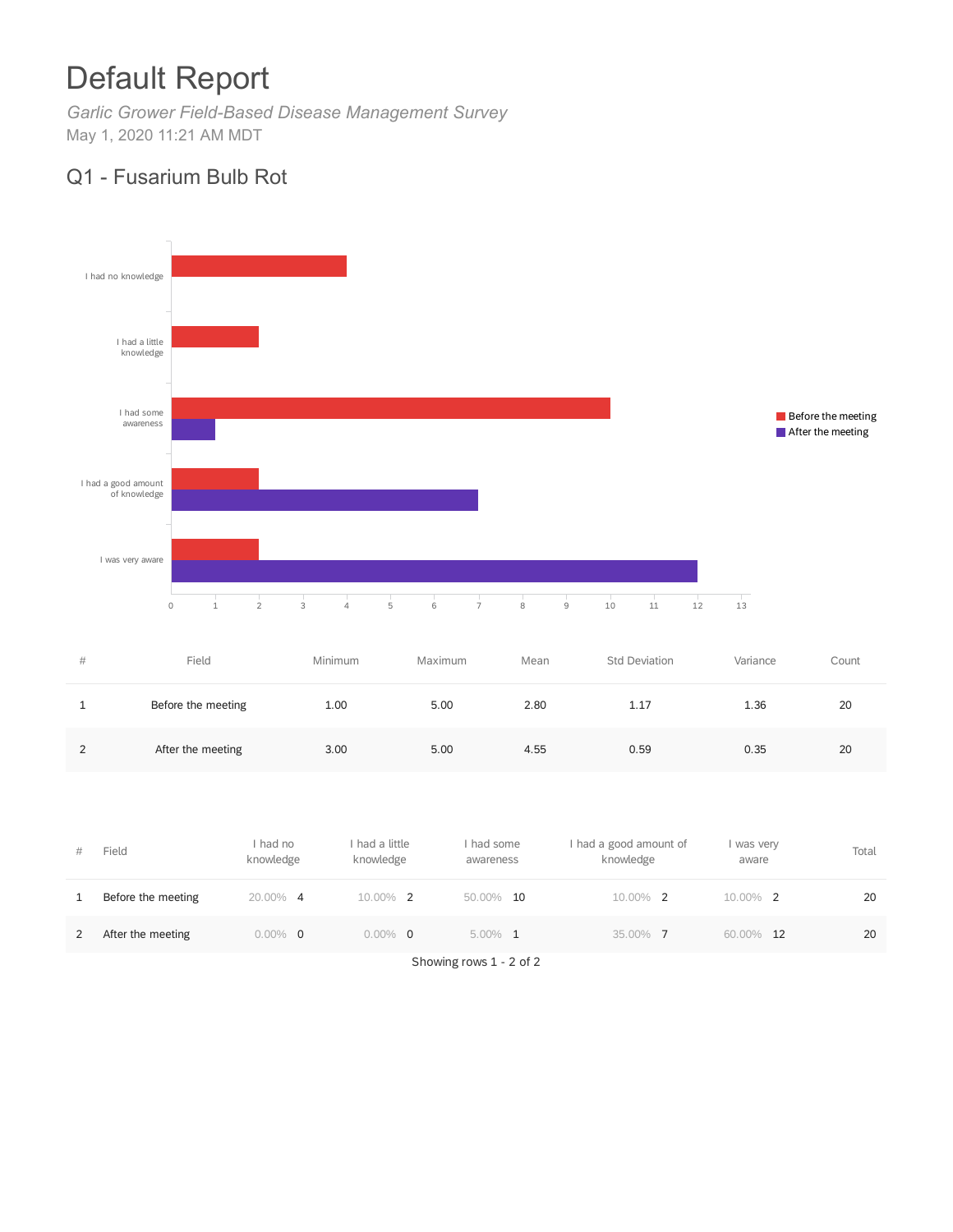## Q3 - Fusarium Basil Rot



| #             | Field              | Minimum | Maximum | Mean | <b>Std Deviation</b> | Variance | Count |
|---------------|--------------------|---------|---------|------|----------------------|----------|-------|
|               | Before the meeting | 1.00    | 5.00    | 2.80 | 1.21                 | 1.46     | 20    |
| $\mathcal{D}$ | After the meeting  | 3.00    | 5.00    | 4.50 | 0.59                 | 0.35     | 20    |

| #            | Field              | had no<br>knowledge | I had a little<br>knowledge | had some<br>awareness | I had a good amount of<br>knowledge | I was very<br>aware | Total |
|--------------|--------------------|---------------------|-----------------------------|-----------------------|-------------------------------------|---------------------|-------|
| $\mathbf{1}$ | Before the meeting | 20.00% 4            | 15.00% 3                    | $40.00\%$ 8           | $15.00\%$ 3                         | 10.00% 2            | 20    |
| 2            | After the meeting  | $0.00\%$ 0          | $0.00\%$ 0                  | $5.00\%$ 1            | 40.00% 8                            | 55.00%<br>- 11      | 20    |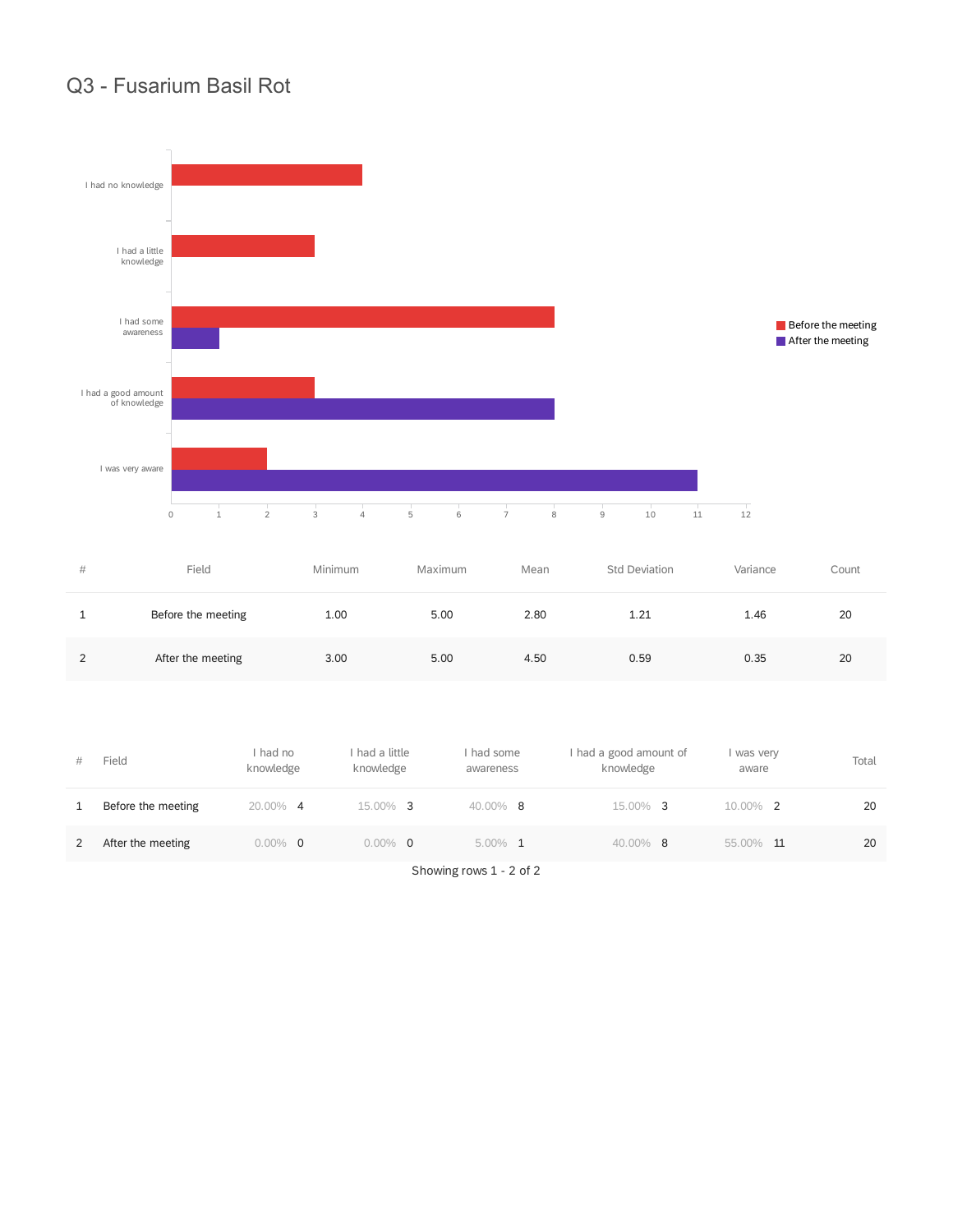## Q4 - Botrytis Disease



| #             | Field              | Minimum | Maximum | Mean | <b>Std Deviation</b> | Variance | Count |
|---------------|--------------------|---------|---------|------|----------------------|----------|-------|
|               | Before the meeting | 1.00    | 4.00    | 2.00 | 0.95                 | 0.90     | 20    |
| $\mathcal{P}$ | After the meeting  | 1.00    | 5.00    | 2.95 | 1.43                 | 2.05     | 19    |

| #            | Field              | had no<br>knowledge | I had a little<br>knowledge | had some<br>awareness | I had a good amount of<br>knowledge | I was very<br>aware | Total |
|--------------|--------------------|---------------------|-----------------------------|-----------------------|-------------------------------------|---------------------|-------|
| $\mathbf{1}$ | Before the meeting | 35.00% 7            | $40.00\%$ 8                 | $15.00\%$ 3           | 10.00% 2                            | $0.00\%$ 0          | 20    |
| 2            | After the meeting  | 15.79% 3            | 36.84% 7                    | $5.26\%$ 1            | $21.05\%$ 4                         | 21.05% 4            | 19    |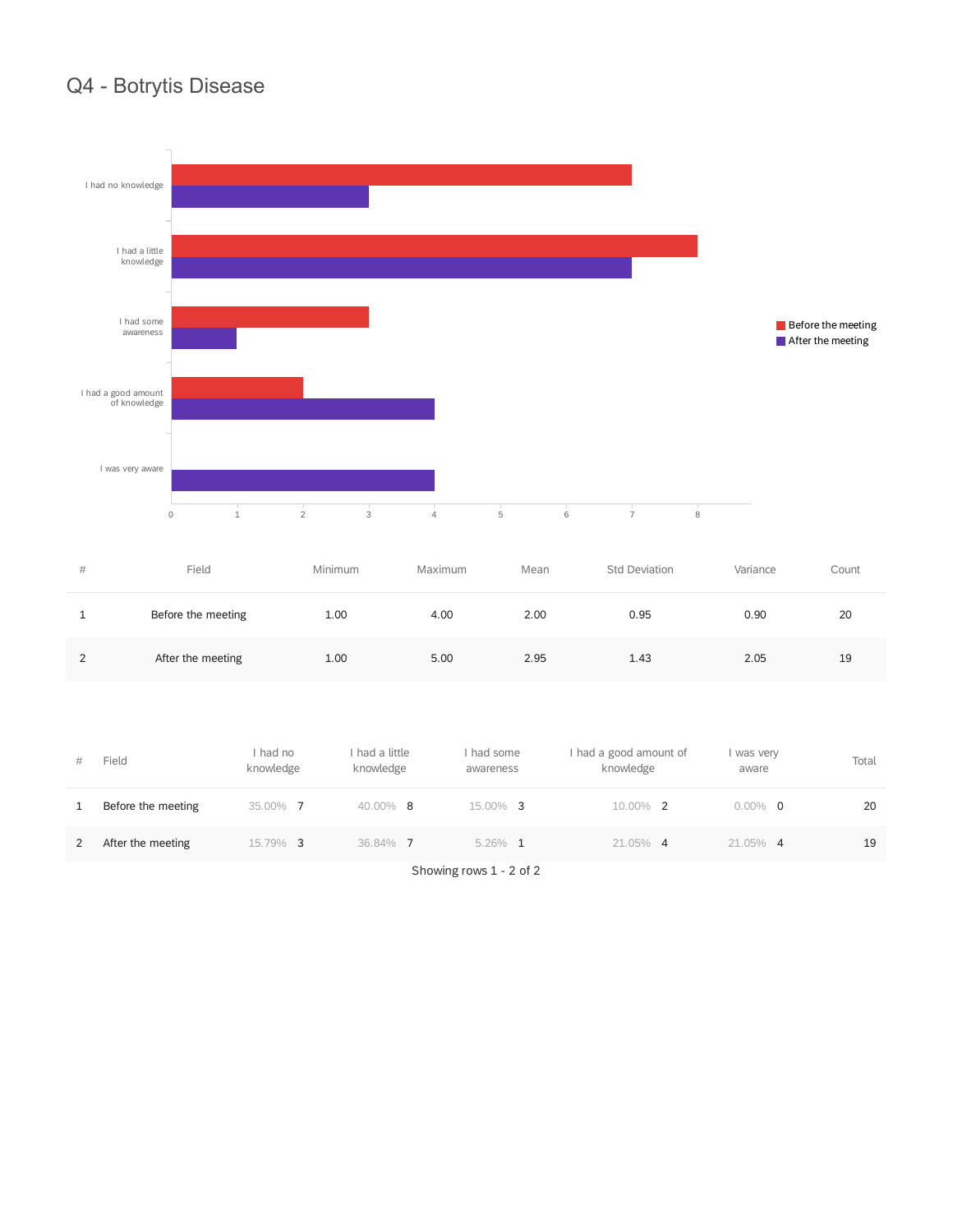#### Q5 - Viruses



| # | Field              | Minimum | Maximum | Mean | Std Deviation | Variance | Count |
|---|--------------------|---------|---------|------|---------------|----------|-------|
|   | Before the meeting | 1.00    | 4.00    | 2.35 | 0.91          | 0.83     | 20    |
| C | After the meeting  | 1.00    | 5.00    | 2.71 | 1.49          | 2.21     | 17    |

| #            | Field              | had no<br>knowledge | I had a little<br>knowledge | had some<br>awareness | had a good amount of<br>knowledge | I was very<br>aware | Total |
|--------------|--------------------|---------------------|-----------------------------|-----------------------|-----------------------------------|---------------------|-------|
| $\mathbf{1}$ | Before the meeting | 20.00% 4            | 35.00% 7                    | 35.00% 7              | 10.00% 2                          | $0.00\%$ 0          | 20    |
| 2            | After the meeting  | 29.41% 5            | 23.53% 4                    | 11.76% 2              | 17.65% 3                          | 17.65% 3            | 17    |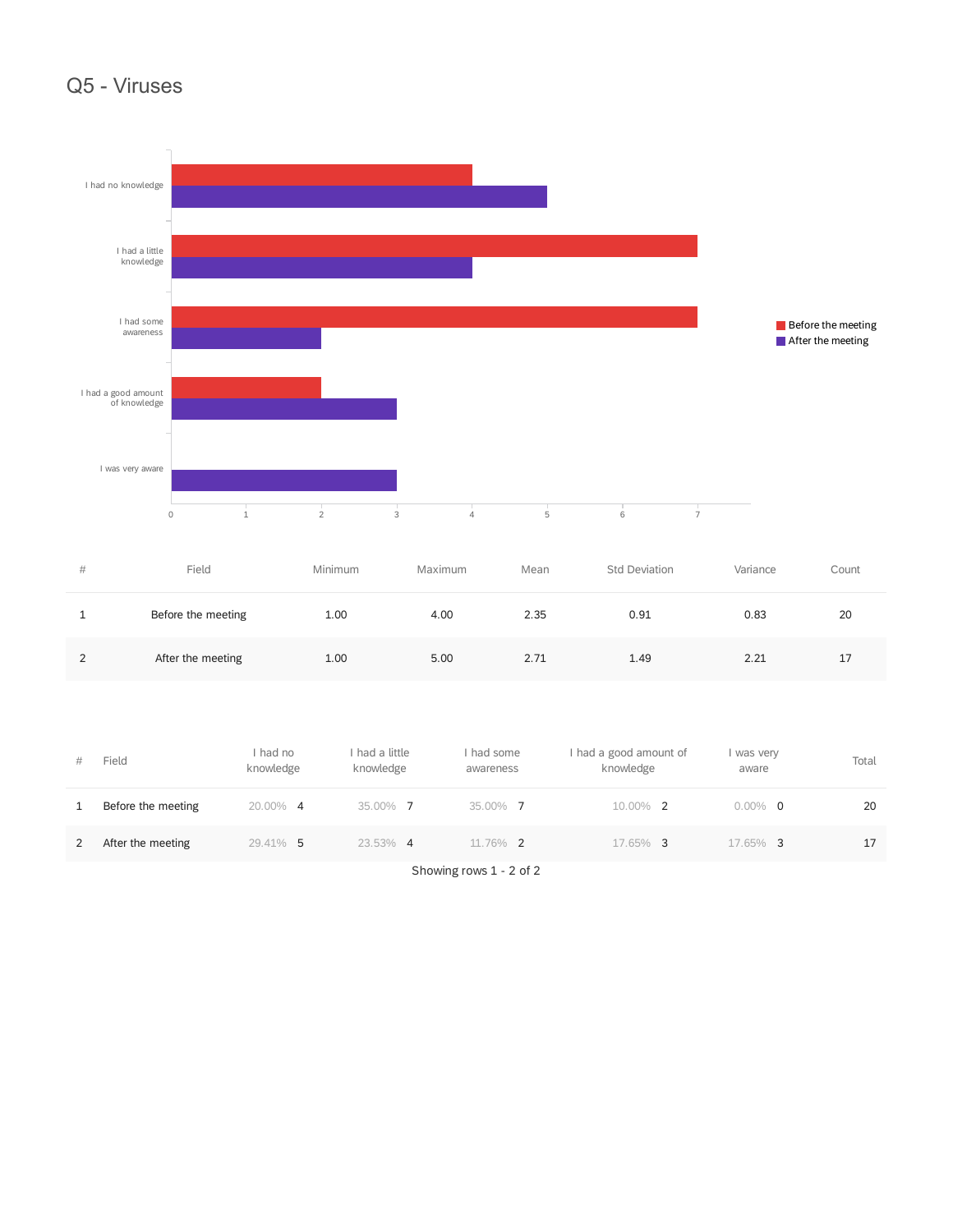Q6 - Rank your understanding of the relationship between cultural conditions and



### disease formation

| # | Field              | Minimum | Maximum | Mean | Std Deviation | Variance | Count |
|---|--------------------|---------|---------|------|---------------|----------|-------|
|   | Before the meeting | 1.00    | 5.00    | 2.85 | 1.06          | 1.13     | 20    |
| ົ | After the meeting  | 2.00    | 5.00    | 4.25 | 0.83          | 0.69     | 20    |

| # | Field              | I had no<br>knowledge | had a little<br>knowledge | I had some<br>awareness | I had a good amount of<br>knowledge | was very<br>aware | Total |
|---|--------------------|-----------------------|---------------------------|-------------------------|-------------------------------------|-------------------|-------|
| 1 | Before the meeting | 10.00% 2              | 25.00% 5                  | 45.00% 9                | 10.00% 2                            | 10.00% 2          | 20    |
| 2 | After the meeting  | $0.00\%$ 0            | $5.00\%$ 1                | $10.00\%$ 2             | $40.00\%$ 8                         | 45.00% 9          | 20    |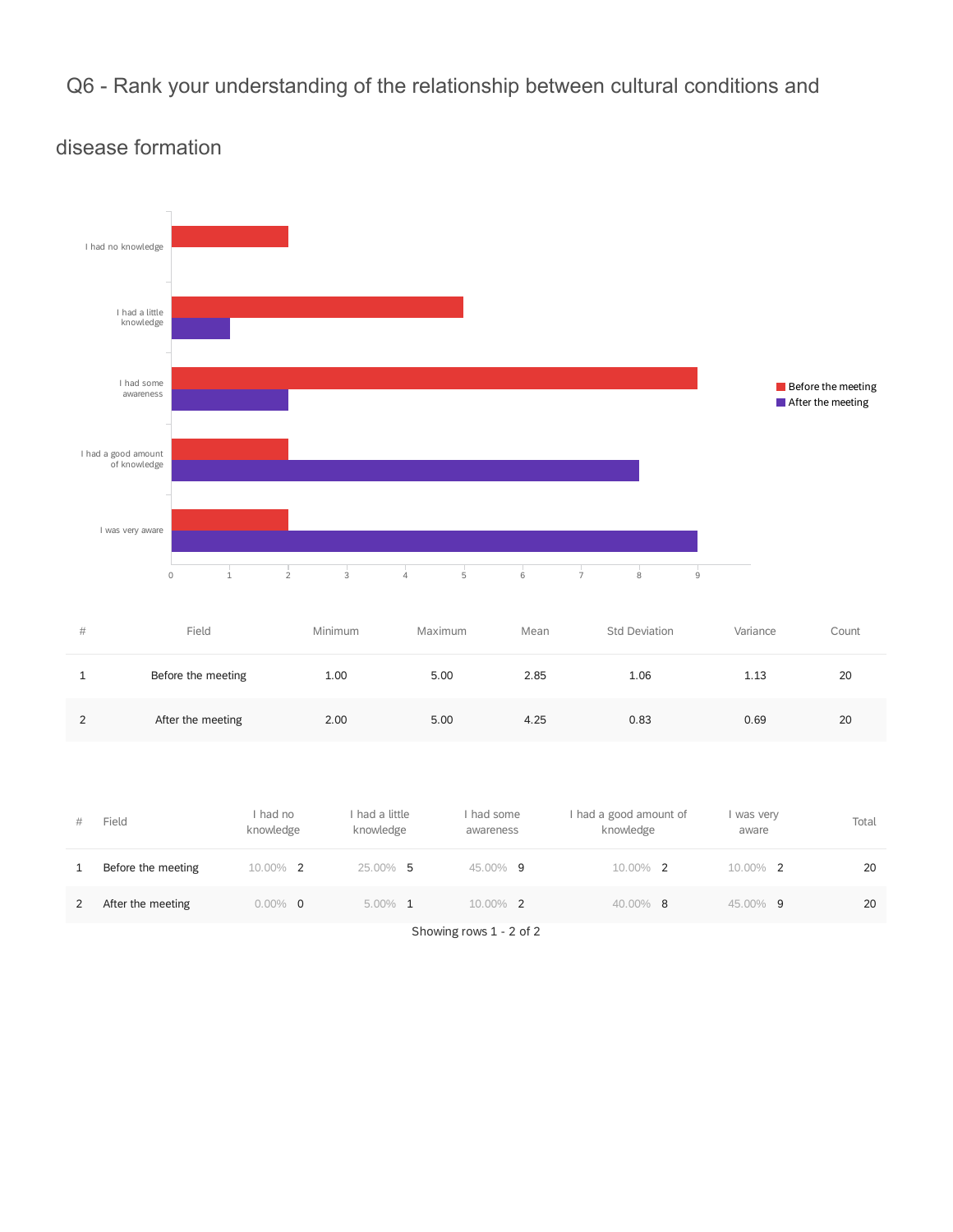Q7 - Rank your understanding of the primary sources of inoculum (cause of disease) for



#### common diseases

| #             | Field              | Minimum | Maximum | Mean | <b>Std Deviation</b> | Variance | Count |
|---------------|--------------------|---------|---------|------|----------------------|----------|-------|
|               | Before the meeting | 1.00    | 4.00    | 2.42 | 0.99                 | 0.98     | 19    |
| $\mathcal{P}$ | After the meeting  | 3.00    | 5.00    | 4.16 | 0.74                 | 0.55     | 19    |

| #            | Field              | I had no<br>knowledge | had a little<br>knowledge | had some<br>awareness | had a good amount of<br>knowledge | was very<br>aware | Total |
|--------------|--------------------|-----------------------|---------------------------|-----------------------|-----------------------------------|-------------------|-------|
| $\mathbf{1}$ | Before the meeting | 26.32% 5              | 15.79% 3                  | 47.37% 9              | $10.53\%$ 2                       | $0.00\%$ 0        | 19    |
| 2            | After the meeting  | $0.00\%$ 0            | $0.00\%$ 0                | $21.05\%$ 4           | 42.11% 8                          | 36.84% 7          | 19    |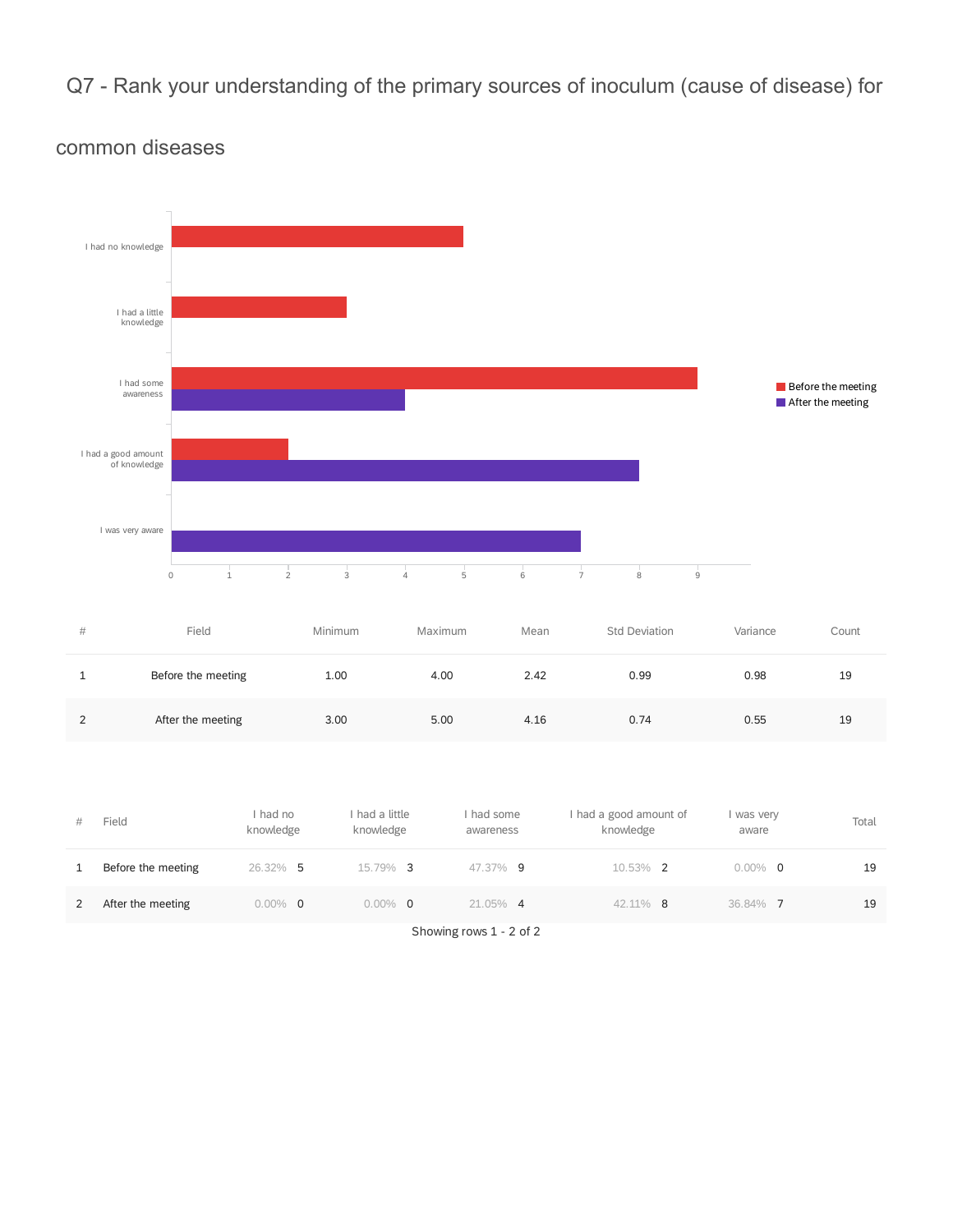Q9 - Are you aware of any cultural changes you could make on your farm which might

reduce your disease severity?

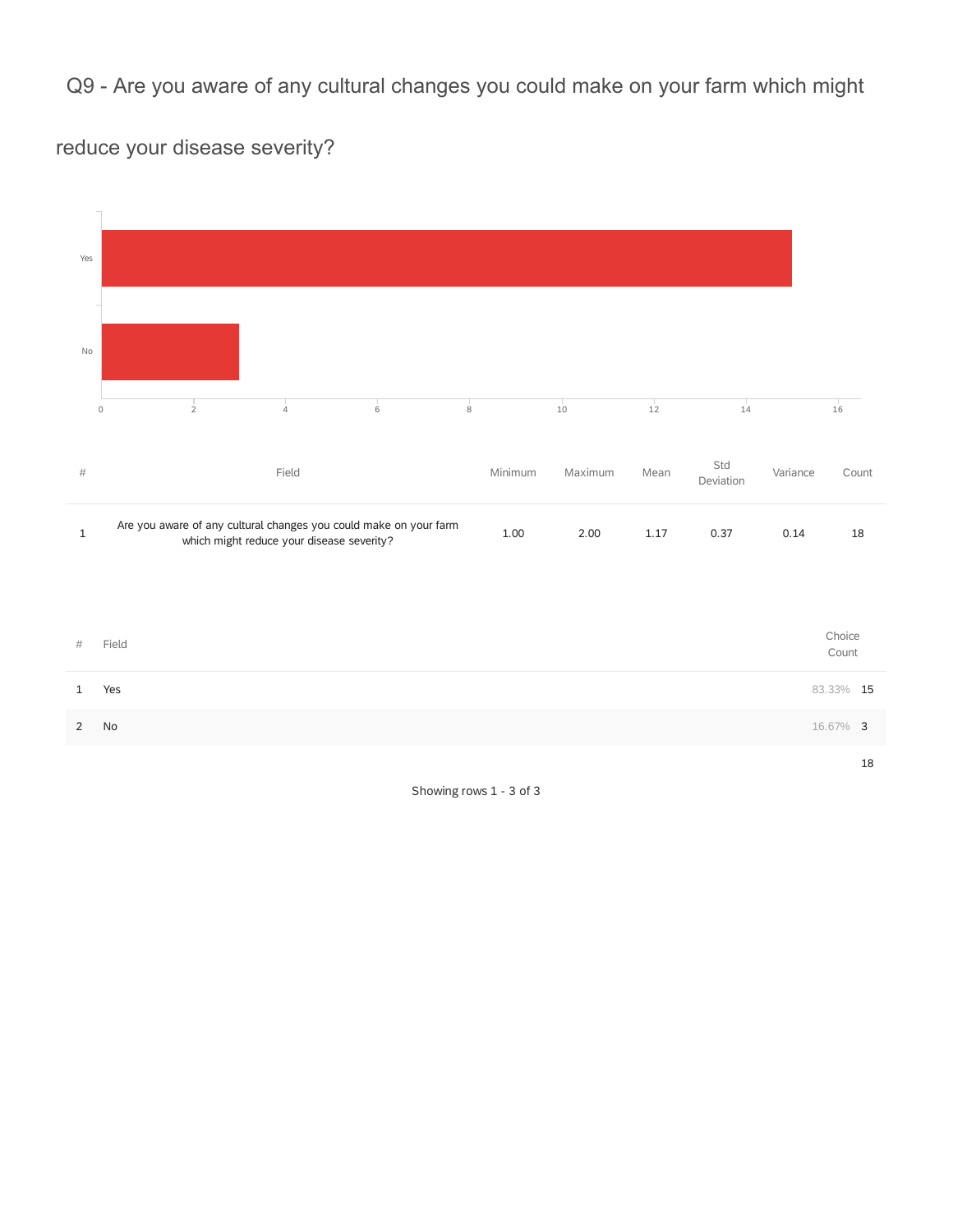## Q10 - If yes, what are they?

If yes, what are they?

Raised beds, lower N fertility, oxidate dip

change varieties

Removing air during curing

Fertility control, n management

Move str (spelling issue, couldn't read it)

Post harvest handling

Oxidate dip, keeping N applications low

Mulching

Healthy plants, treat gently